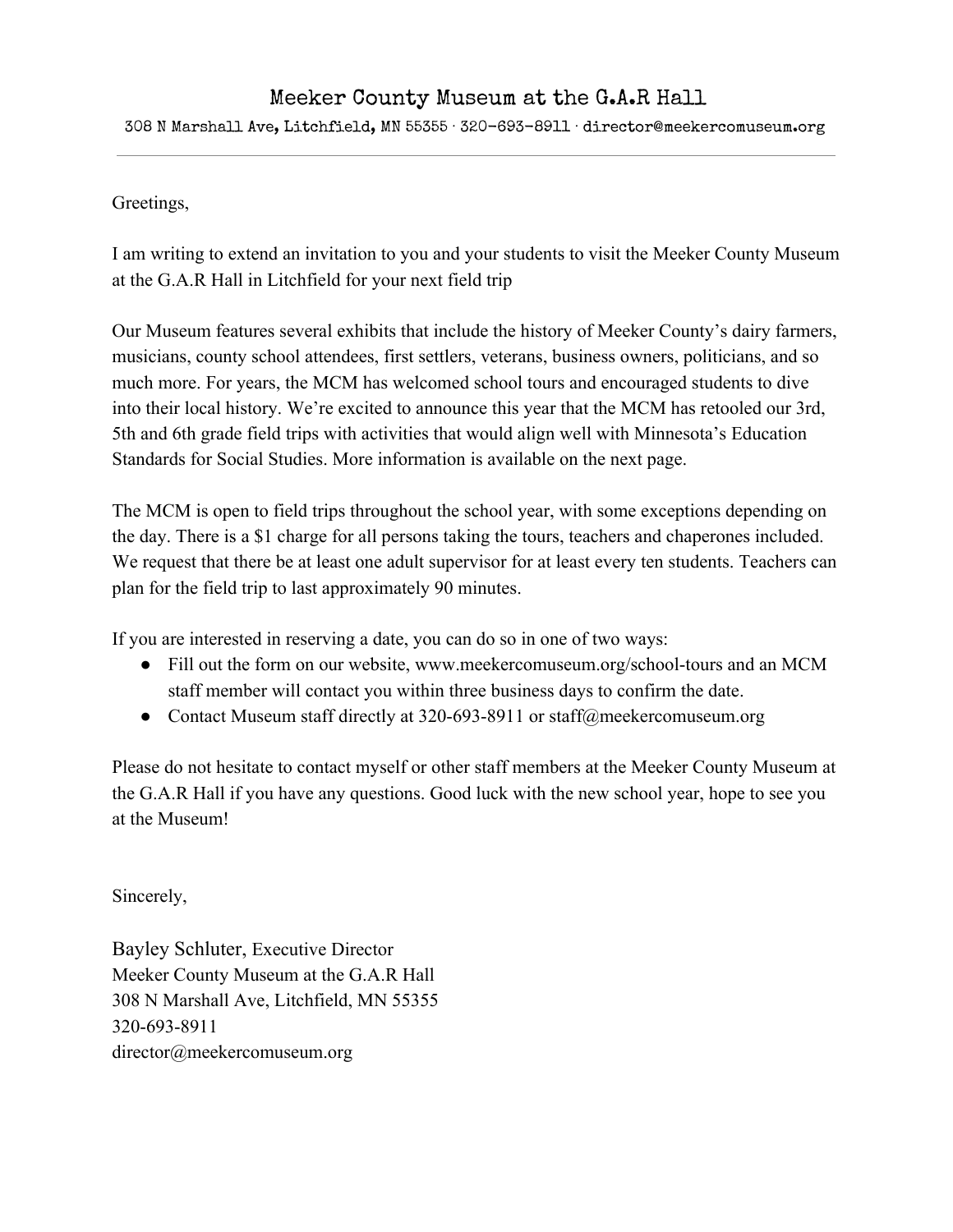#### Addressing School Standards at the MCM

Staff at the MCM recently had the opportunity to work with a 6th grade teacher to better understand the state education standards, and how we can use them as inspiration for our field trips. Below is a list of 3rd, 5th and 6th grade social studies standards that would be met through a field trip with the Meeker County Museum at the G.A.R Hall.

### 3rd Grade

- **Standard 3.4.2.3.1** Historical events have multiple causes and can lead to varied and unintended outcomes. *Explain how an invention of the past changed life at that time, including positive, negative and unintended outcomes*
	- Field Trip Activity: Bring out artifacts from the Museum's collection whose invention brought a major change to people's lives (the telephone, radio, agricultural equipment, etc)
- **Standard 3.3.1.1.1** People use geographic representations and geospatial technologies to acquire, process and report information within a spatial context. *Use maps and concepts of location (relative location words and cardinal and intermediate directions) to describe places in one's community, the state of Minnesota, the United States or the world*
	- Field Trip Activity: Students will be given an opportunity to review plat and town maps dating because to the late-1880s and compare them to how the areas appear today.
- **Standard 3.4.1.2.1** Historical inquiry is a process in which multiple sources and different kinds of historical evidence are analyzed to draw conclusions about how and why things happened in the past. *Examine historical records, maps and artifacts to answer basic questions about times and events in history, both ancient and more recent.*
	- Field Trip Activity: While touring the Museum, the guide will ask leading questions such as "Did your parents use this or your grandparents?"; "Which of these two artifacts do you think is the oldest?"; or "Why do you think 'they' made this tool with these materials?"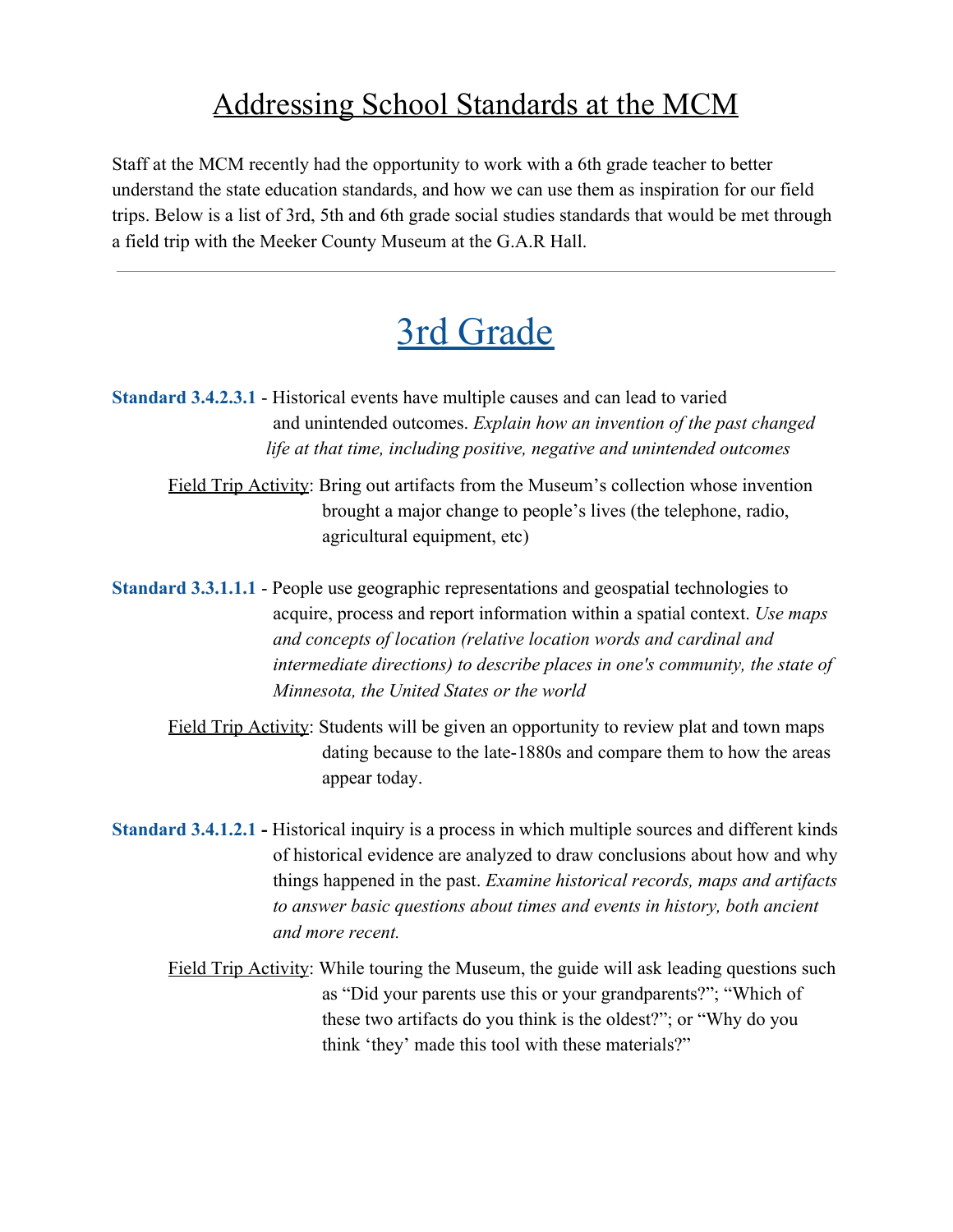## 5th Grade

- **Standard 5.3.4.10.1 The meaning, use, distribution, and importance of resources changes over** time. *Explain how geographic factors affected land use in the North American colonies.*
	- Field Trip Activity: Gather in the front lawn and have the students imagine themselves as Meeker County's first settlers. Do they choose to live closer to a lake or in a town that shows more growth potential? Using facts from that time period, including major historic events, that move closer to present day, the students decide on the best place to plant roots.
- **Standard 5.4.1.2.2** Historical inquiry is a process in which multiple sources and different kinds of historical evidence are analyzed to draw conclusions about how and why things happened in the past. *Explain a historical event from multiple perspectives.*
	- Field Trip Activity: While touring the G.A.R Hall, discuss how the Civil and U.S/Dakota Wars affected the soldiers, those who stayed home, and how we look at these events today.

# 6th Grade

- **Standard 6.4.4.19.1** Regional tensions around economic development, slavery, territorial expansion and governance resulted in a civil war and a period of Reconstruction that led to the abolition of slavery, a more powerful federal government, a renewed push into indigenous nations' territory and continuing conflict over racial relations. *Explain the causes of the Civil War; describe how the debate over slavery and abolition played out in Minnesota.*
	- Field Trip Activity: The G.A.R Hall was constructed as meeting space for Civil War veterans, and includes several portraits of Meeker County citizens who served and then returned to Meeker County. Using their stories, students can learn about what Minnesotans thought about the War, how the battles affected its veterans.
- **Standard 6.4.4.19.3** Regional tensions around economic development, slavery, territorial expansion and governance resulted in a civil war and a period of Reconstruction that led to the abolition of slavery, a more powerful federal government, a renewed push into indigenous nations' territory and continuing conflict over racial relations. *Explain reasons for the United States-Dakota War of 1862; compare and contrast the*